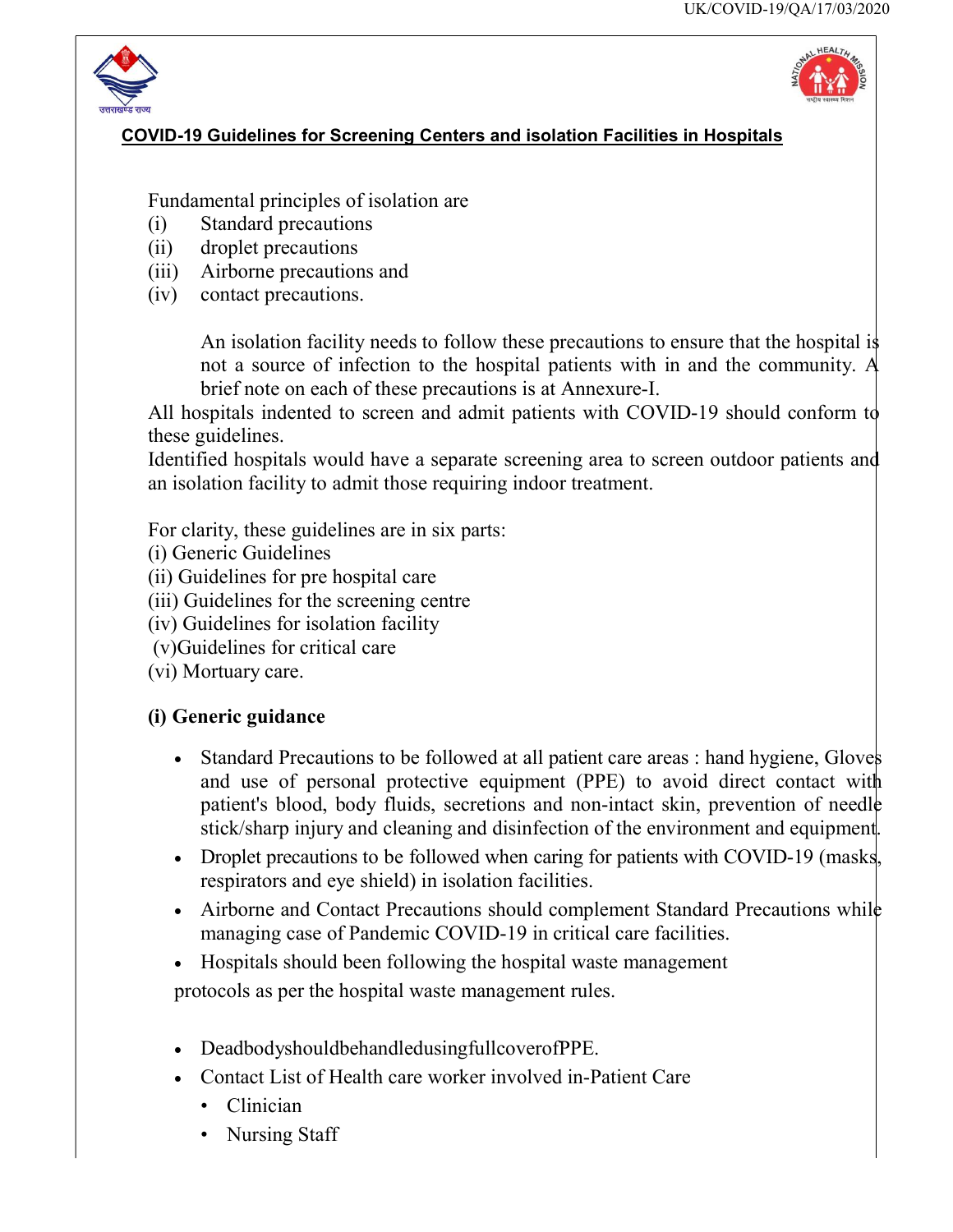Staff involved in disinfection/cleaning etc.

# (ii) Guidelines for Pre Hospital Care

- All identified hospitals to have advanced life support ambulance.
- Designated paramedic and driver for theambulance
- The ambulance staff should follow standard precautions while handling the patient and airborne precautions if aerosol generating procedures aredone.
- Triple layer surgical masks should be available and worn during transport
- As far as possible the movements should berestricted.
- During transport, optimize the vehicle's ventilation to increase the volume of air exchange (e.g. opening the windows). When possible, use vehicles that have separate driver and patientcompartments.
- Aerosol generating procedures to be avoided to the extent possible.
- Disinfect the ambulance after shifting patient.
- Notify the receiving facility as soon as possible before arrival that apatient.

# (iii) Guidelines for setting up Screening Centre (Triage)

Purpose of the Screening Centre is to:

- Attend to patients of influenza like illness in a separate area as to avoid these patients further infecting other patients in Out Patient Department.
- To facilitate implementing standard and droplet precautions
- To triage the patients
- Collect samples,as per the Guideline.

# The screening area would have:

- A waiting area of about 2000 sq feet to accommodate 50-100patients
- Preferably stand alone building with separate entry.
- Well ventilated to ensure frequent air changes. If air-conditioned, then independent from central air conditioning. Exhaust air to be filtered through HEPA filter(desirable).
- Patient's seating to have at least one meter clearance on all sides. Avoid overcrowding of patients.
- Will have cabins for registration, clinical examination chambers, sample collection rooms and drug distribution centre.
- The waiting area should be adequately cleaned and disinfected.
- Source control (e.g. use of tissues, handkerchiefs, piece of cloth or triplelayersurgicalmaskstocovernoseandmouth)ofthepatientin the waiting room when coughing or sneezing, and hand hygiene after contact with respiratory secretions.
- Facility for hand wash. / Wash roomsetc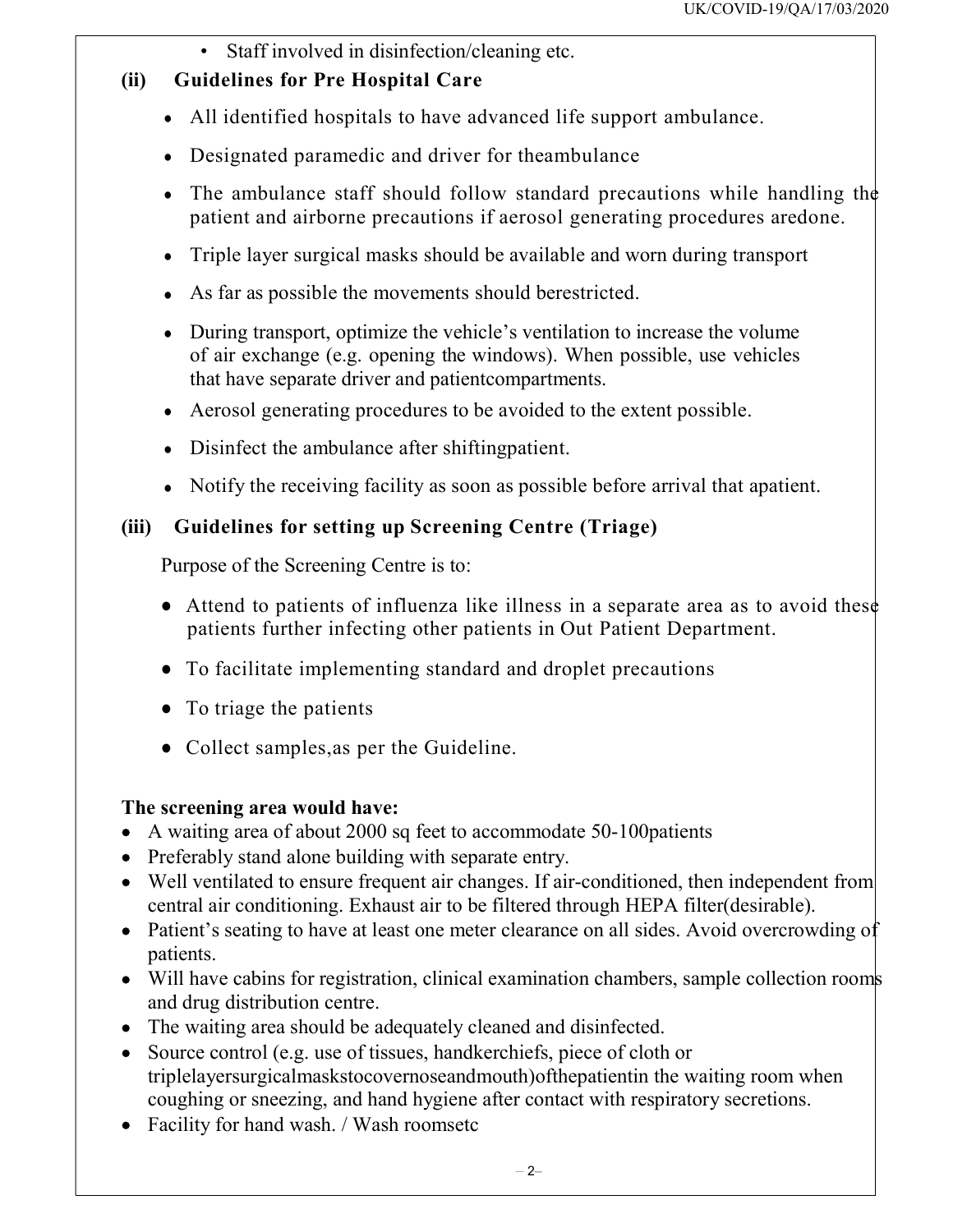# (iv) Guidelines for setting up isolation facility /ward

- Patients should be housed in single rooms, whenever possible.
- However, if sufficient single rooms are not available, beds could be put with a spatial separation of at least 1 m (3 feet) from one another.
- To create a 10 bed facility, a minimum space of 2000 sq feet area is required clearly segregated from other patient-care areas.
- There should be double door entry with changing room and nursing station. Enough PPE should be available in the changing room with waste disposal bins to collect usedPPEs.
- Place a puncture-proof container for sharps disposal inside the isolation room/area.
- Keep the patient's personal belongings to a minimum. Keep water pitchers and cups tissue wipes, and all items necessary for attending to personal hygiene within the patient's reach.
- Non-critical patient-care equipment (e.g. stethoscope, thermometer, blood pressure cuff, and sphygmomanometer) should be dedicated to thepatient, ifpossible. Anypatient-careequipmentthatisrequiredfor use by other patients should be thoroughly cleaned and disinfected before use.
- Dedicated hand washes and wash room facilities.
- If room is air-conditioned, ensure 12 air changes/ hour and filtering of exhaust air.  $\bf{A}$ negative pressure in isolation rooms is desirable for patients requiring aerosolization procedures (intubation, suction nebulisation) . These rooms may have stand alone airconditioning. These areas should not be a part of the central air-conditioning.
- If air-conditioning is not available negative pressure could also be created through putting up 3-4 exhaust fans driving air out of the room.
- In District hospital, where there is sufficient space, natural ventilation may be followed. Such isolation facility should have large windows on opposite walls of the room allowing a natural unidirectional flow and air changes. The principle of natural ventilation is to allow and enhance the flow of outdoor air by natural forces such as wind and thermal buoyancy forces from one opening to another to achieve the desirable air change per hour.
- Avoid sharing of equipment, but if unavoidable, ensure that reusable equipmentis appropriately disinfected between patients.
- Ensure regular cleaning and proper disinfection of common areas, and adequate hand hygiene by patients, visitors and caregivers.
- Visitors to the isolation facility should be restricted. For unavoidable entries, they should use PPE according to the hospital guidance, and should be instructed on its proper use and in hand hygiene practices prior to entry into the isolation room/area.
- Doctors, nurses and paramedics posted to isolation facility need to be dedicatedandnottobeallowedto working otherpatient-care areas.
- Consider having designated portable X-ray equipment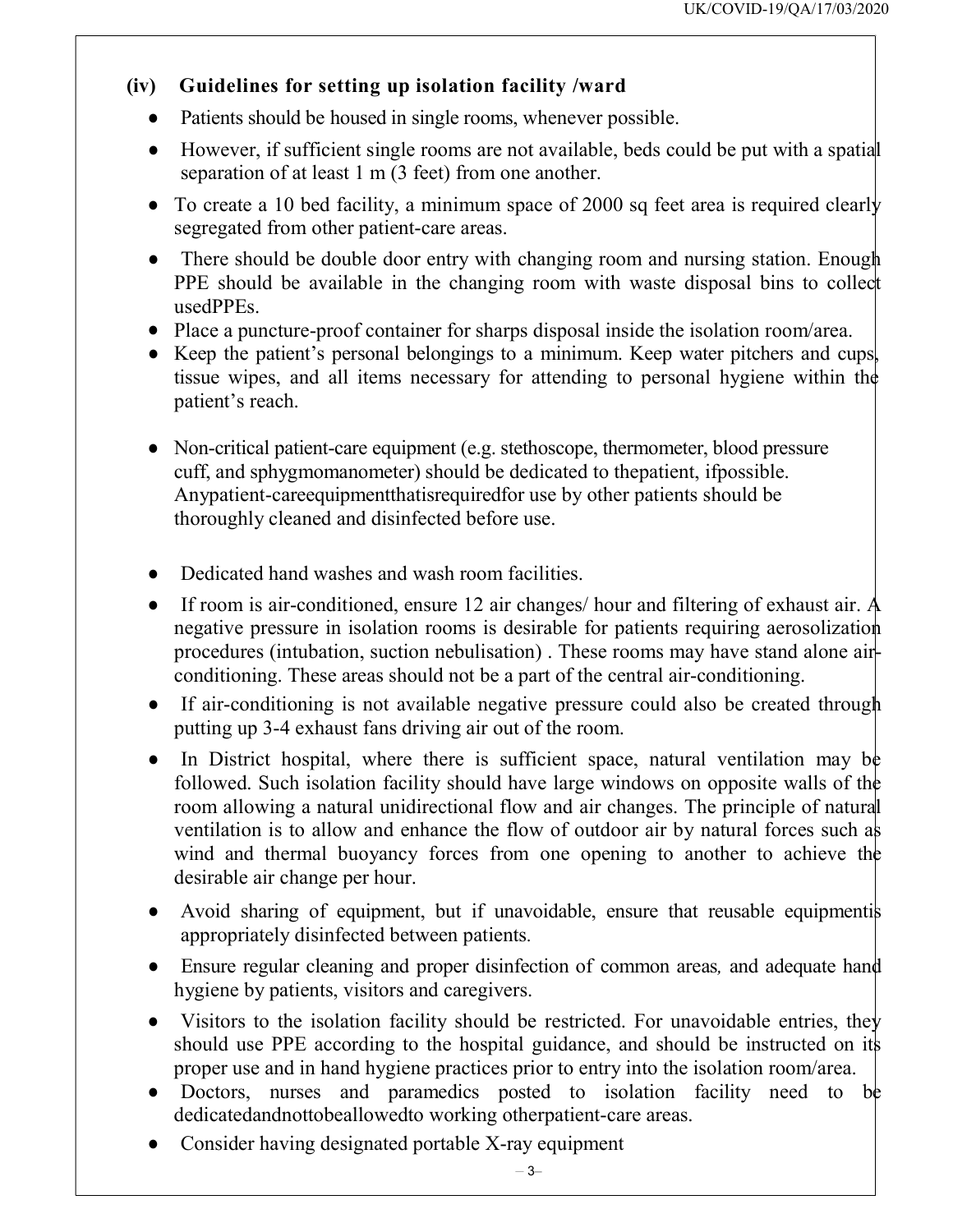- Corridors with frequent patient transport should be well-ventilated.
- All health staff involved in patient care should be well trained in the use of PPE.
- A telephone or other method of communication should be set up in the isolation room/area to enable patients or family members/visitors to communicate with nurses.

# (V) Guidelines for Critical Care facility

- At least one identified hospital may have a 10 bed dedicated intensive care facility at State Capital.
- The critical care facility requires to follow all the guidelines as mentioned above for infection control.
- Also have than or equal to 12 air changes and maintain negative pressure of 40psi.
- Should have dedicated equipments. It should also have additional equipments to ventilate at least 10 patients manually.
- A telephone or other method of communication should be set up in the isolation room/area to enable patients or family members/visitors to communicate with nurses inside the facility.
- Would have an information board outside to update relatives on the clinical status.

# (vi) Mortuary care

- MortuarystaffshouldapplyStandardPrecautions i.e. per formproper hand hygiene and use appropriate PPE (use of gown, gloves, facial protection if there is a risk of splashes from patient's body fluids/secretions onto staff's body andface).
- Embalming, if required should be conducted according tousual procedures, subject to localregulations/legislation.
- Hygienic preparation of the deceased (e.g. cleaning of body, tidying of hair, etc) also may be done using standard precautions.

# Annexure-I

# Fundamentals of Isolation Precautions

1. Standard Precautions

Use Standard Precautions, or the equivalent, for the care of all patients. The standard precautions are:

Hand washing

Wash hands after touching blood, body fluids, secretions, excretions, and contaminated items, whether or not gloves are worn. Wash hands immediately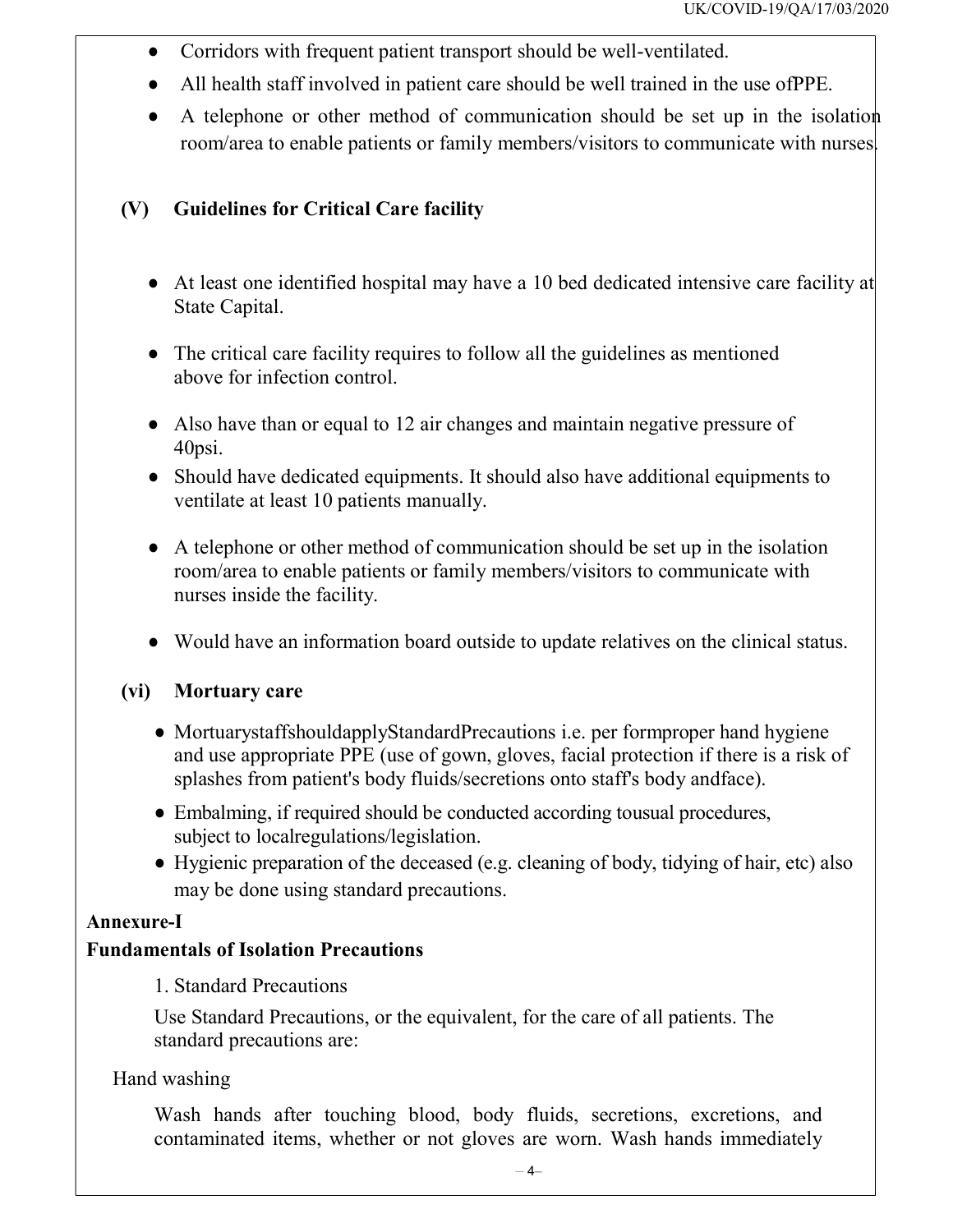after gloves are removed, between patient contacts, and when otherwise indicated to avoid transfer of microorganisms to other patients or environments. It may be necessary to wash hands between tasks and procedures on the same patient to prevent cross-contamination of different body sites.

### Gloves

Wear gloves (clean, non-sterile gloves are adequate) when touching blood, body fluids, secretions, excretions, and contaminated items. Put on clean gloves just before touching mucous membranes and non- intact skin. Change gloves between tasks and procedures on the same patient after contact with material that may contain a high concentration of microorganisms. Remove gloves promptly after use, before touching non contaminated items and environmental surfaces, and before going to another patient, and wash hands immediately to avoid transfer of microorganisms to other patients or environments.

Mask, Eye Protection, Face Shield

Wear a mask and eye protection or a face shield to protect mucous membranes of the eyes, nose, and mouth during procedures and patient-care activities that are likely to generate splashes or sprays of blood, body fluids, secretions, and excretions.

### Gown

Wear a gown (a clean, non sterile gown is adequate) to protect skin and to prevent soiling of clothing during procedures and patient-care activities that are likely to generate splashes or sprays of blood, body fluids, secretions, or excretions. Select a gown that is appropriate for the activity and amount of fluid likely to be encountered. Remove a soiled gown as promptly as possible, and wash hands to avoid transfer of microorganisms to other patients or environments.

## Patient- Care Equipment

Handle used patient-care equipment soiled with blood, body fluids, secretions, and excretions in a manner that prevents skin and mucous membrane exposures, contamination of clothing, and transfer of microorganisms to other patients and environments. Ensure that reusable equipment is not used for the care of another patient until it has been cleaned and reprocessed appropriately. Ensure that single-use items are discarded properly.

## Environmental Control

Ensure that the hospital has adequate procedures for the routine care,cleaning, and disinfection of environmental surfaces, beds, bed rails, bedside equipment, and other frequently touched surfaces and ensure that these procedures are being followed.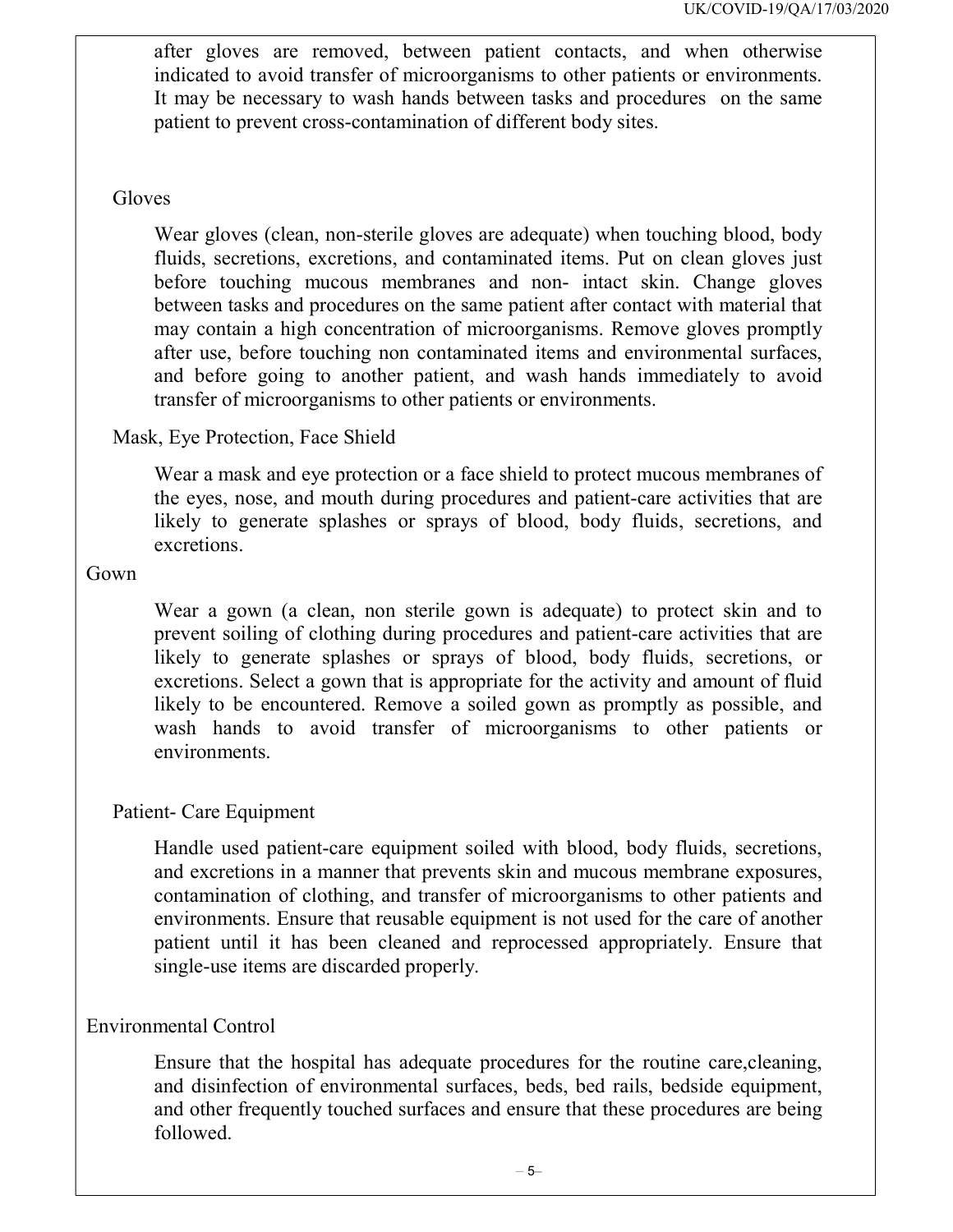#### Linen

Handle, transport, and process used linen soiled with blood, body fluids, secretions, and excretions in a manner that prevents skin and mucous membrane exposures and contamination of clothing, and that avoids transfer of microorganisms to other patients and environments.

#### Occupational Health and Blood borne Pathogens

Take care to prevent injuries when using needles, scalpels, and other sharp instruments or devices; when handling sharp instruments after procedures; when cleaning used instruments; and when disposing of used needles. Never recap used needles, or otherwise manipulate them using both hands, or use any other technique that involves directing the point of a needle toward any part of the body; rather, use either a one-handed "scoop" technique or a mechanical device designed for holding the needle sheath. Do not remove used needles from disposable syringes by hand, and do not bend, break, or otherwise manipulate used needles by hand. Place used disposable syringes and needles, scalpel blades, and other sharp items in appropriate puncture- resistant containers, which are located as close as practical to the area in which the items were used, and place reusable syringes and needles in a puncture-resistant container for transport to the reprocessing area. Use mouthpieces, resuscitation bags, or other ventilation devices as an alternative to mouth-to-mouth resuscitation methods in areas where the need for resuscitation is predictable.

### Patient Placement

Place a patient who contaminates the environment or who does not (or cannot be expected to) assist in maintaining appropriate hygiene or environmental control in a private room. If a private room is not available, consult with infection control professionals regarding patient placement or other alternatives.

### 2. Airborne Precautions

In addition to Standard Precautions, use Airborne Precautions, or the equivalent, for patients known or suspected to be infected with microorganisms transmitted by airborne droplet nuclei (small-particle residue {5 um or smaller in size} of evaporated droplets containing microorganisms that remain suspended in the air and that can be dispersed widely by air currents within a room or over a longdistance).

#### Patient Placement.

Place the patient in a private room that has (1) monitored negative air pressure in relation to the surrounding area, (2) 12 air changes per hour, and (3) appropriate discharge of air outdoors or monitored high-efficiency filtration of room air before the air is circulated to other areas in the hospital. (23) Keep the room door closed and the patient in the room. When a private room is not available, place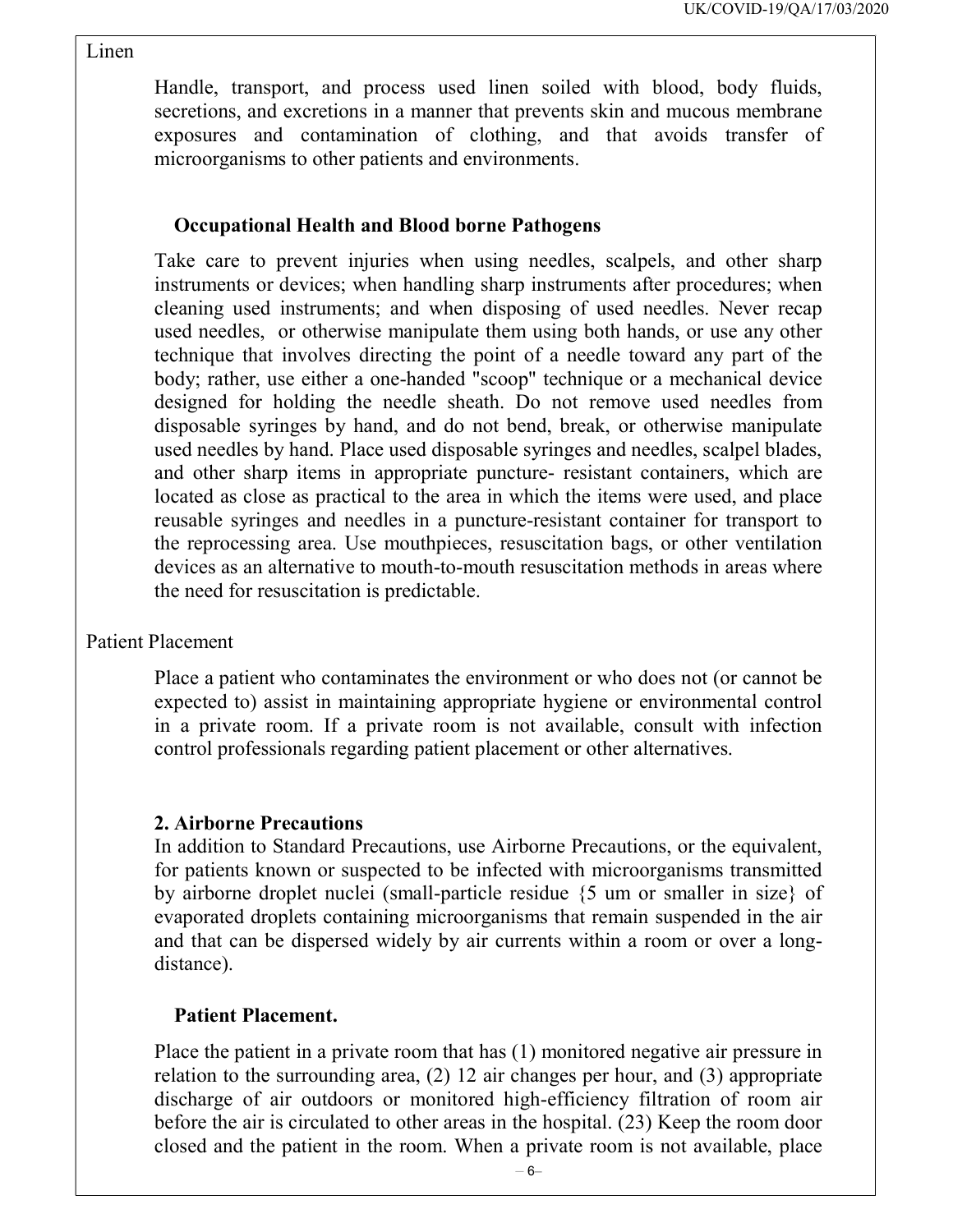the patient in a room with a patient who has active infection with the same microorganism, unless otherwise recommended, (23) but with no other infection. When a private room is not available and cohorting is not desirable, consultation with infection control professionals is advised before patient placement.

## Respiratory Protection

Wear respiratory protection (three layered surgical mask / N 95 respirator) when entering the room of a patient.

## Patient Transport

Limit the movement and transport of the patient from the room to essential purposes only. If transport or movement is necessary, minimize patient dispersal of droplet nuclei by placing a surgical mask on the patient, if possible.

# 3. Droplet Precautions

In addition to Standard Precautions, use droplet precautions, or the equivalent for a patient known or suspected to be infected with microorganisms transmitted by droplets (large-particle droplets {larger than 5 um in size} that can be generated by the patient during coughing, sneezing, talking, or the performance of procedures).

# Patient Placement

Place the patient in a private room. When a private room is not available, place the patient in a room with a patient(s) who has

active infection with the same microorganism but with no other infection (cohorting). When a private room is not available and cohorting is not achievable, maintain spatial separation of at least 3 ft between the infected patient and other patients and visitors. Special air handling and ventilation are not necessary, and the door may remain open.

# Mask

In addition to standard precautions, wear a mask when working within 3 ft of the patient. (Logistically, some hospitals may want to implement the wearing of a mask to enter the room.)

## Patient Transport

Limit the movement and transport of the patient from the room to essential purposes only. If transport or movement is necessary, minimize patient dispersal of droplets by masking the patient, if possible.

## 4. Contact Precautions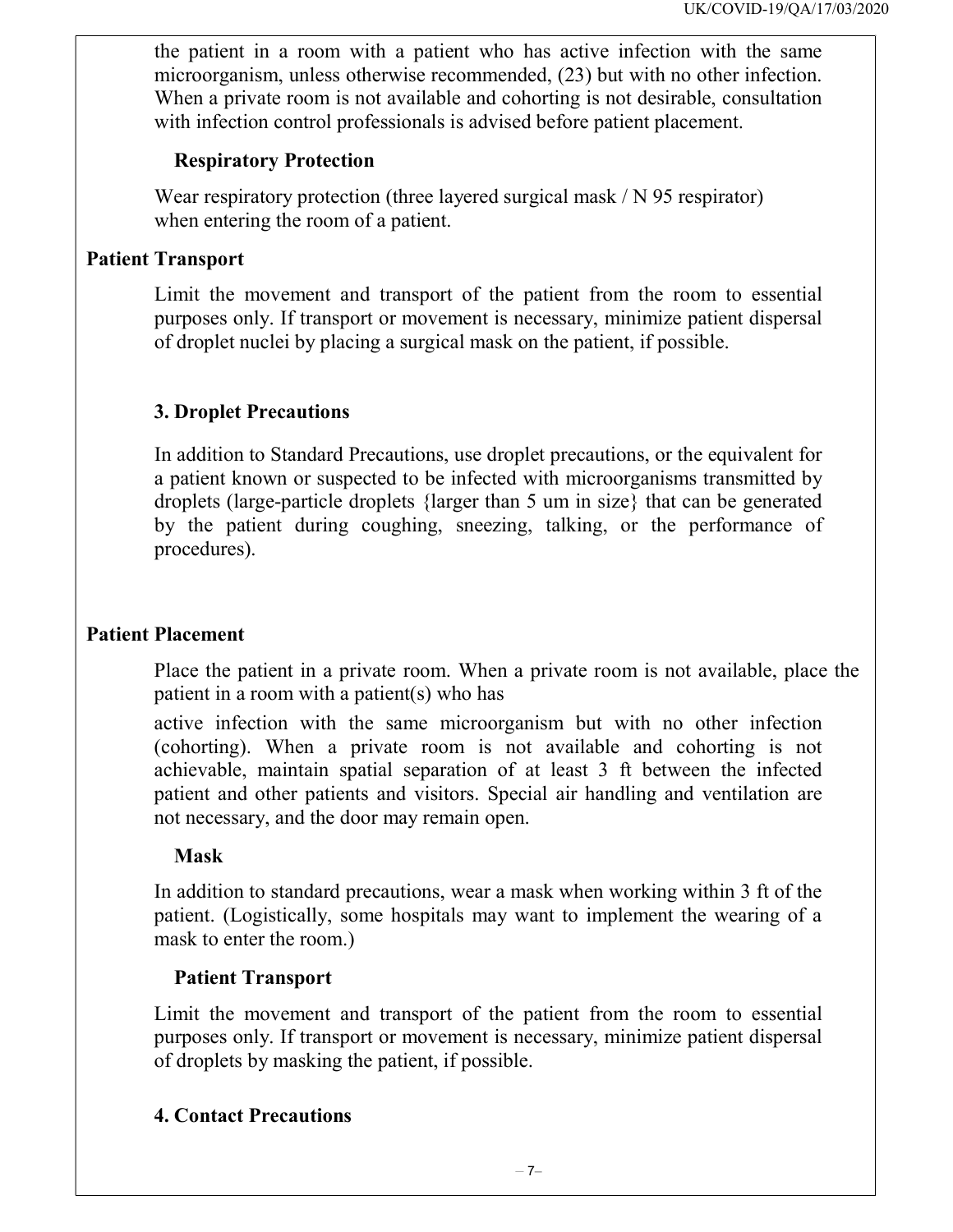In addition to Standard Precautions, use Contact Precautions, or the equivalent, for specified patients known or suspected to be infected or colonized with epidemiologically important microorganisms that can be transmitted by direct contact with the patient (hand or skin-to-skin contact that occurs when performing patient-care activities that require touching the patient's dry skin) or indirect contact (touching) with environmental surfaces or patient-care items in the patient's environment.

## Patient Placement

Place the patient in a private room. When a private room is not available, place the patient in a room with a patient(s), who has active infection with the same microorganism but with no other infection (cohorting).

## Gloves and Hand Washing

In addition to wearing gloves as outlined under Standard Precautions, wear gloves (clean, non-sterile gloves are adequate) when entering the room. During the course of providing care for a patient, change gloves after having contact with infective material that may contain high concentrations of microorganisms (fecal material and wound drainage). Remove gloves before leaving the patient's environment and wash hands immediately with an antimicrobial agent or a waterless antiseptic agent. After glove removal and hand-washing, ensure that hands do not touch potentially contaminated environmental surfaces or items in the patient's room to avoid transfer of microorganisms to other patients or environments.

## Gown

In addition to wearing a gown as outlined under Standard Precautions, wear a gown (a clean, non-sterile gown is adequate) when entering the room if you anticipate that your clothing will have substantial contact with the patient, environmental surfaces, or items in the patient's room.

## Patient Transport

Limit the movement and transport of the patient from the room to essential purposes only. If the patient is transported out of the room, ensure that precautions are maintained to minimize the risk of transmission of microorganisms to other patients and contamination of environmental surfaces or equipment.

## Patient-Care Equipment

When possible, dedicate the use of non critical patient-care equipment to a single patient (or cohort of patients infected or colonized with the pathogen requiring precautions) to avoid sharing between patients. If use of common equipment or items is unavoidable, then adequately clean and disinfect them before use for another patient.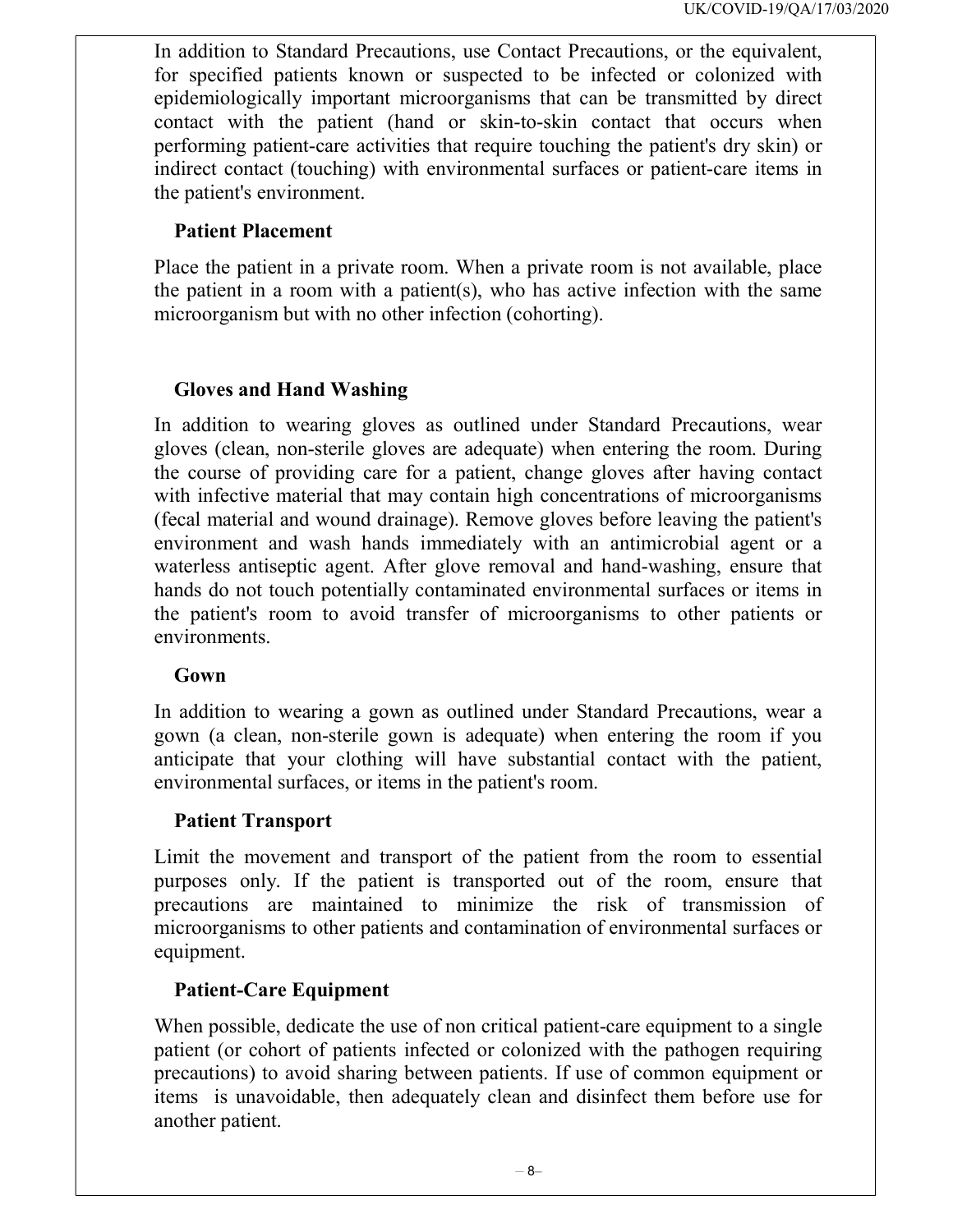## Protocol of Isolation Ward

### 1. Isolation (patient placement)

- a. Any possible case should be managed in negative pressure single room if available. If this is not possible, then a single room with attached toilet facilities should be used. Room doors should be kept closed.
- b. Thenatureoftheareaadjoiningthesideroomshouldbetakenintoaccounttominimise the risk of inadvertent exposure (such as high footfall areas, confused patients, vulnerable and highrisk patient groups).
- c. If on a critical care unit, the patient should be nursed in a negative-pressure single or side room where available, or, if not available, a neutral-pressure side room with the door closed.
- d. Ifthereisnoattachedtoilet,adedicatedcommode(whichshouldbecleanedasperlocal cleaning schedule) should be used with arrangements in place for the safe removal of the bedpan to an appropriate disposal point.
- e. Avoid storing any extraneous equipment in the patient's room
- f. Display signage to control entry into room

### 2. Anterooms and putting on and removingPPE

- a. Anterooms (otherwise known as a 'lobbies') also have the potential to become contaminated and should be regularly decontaminated as described in environmental decontamination.
- b. It is strongly advised that staff progress through 'dirty' to 'clean' areas within the anteroom as they remove their PPE and wash hands after they leave the patient room. To this effect, movements within the anteroom should be carefully monitored and any unnecessary equipment should not be kept in this space.
- c. In the event that no anteroom or lobby exists for the single room used forCOVID-19 patients,thenlocalinfectionpreventionandcontrolteams(IPCT)willneedtoconsider alternativewaysofaccommodatingtheserecommendationstosuitlocalcircumstances.

#### 3. Notices about infection risks

- a. Written information must be placed on the isolation room door indicating the need forisolation,includingtheinfectionpreventionandcontrolprecautionswhichmust be adhered to prior to entering the room.
- b. Patient confidentiality must be maintained.

### 4. Entry records

- a. Only essential staff should enter the isolation room.
- b. A record should be kept of all staff in contact with a possible case, and this record should be accessible to occupational health should the need arise.

### 5. Recommendations regarding ventilator support are provided in the critical care section.

- a. All respiratory equipment must be protected with a high efficiency filter (such as BS EN 13328-1). This filter must be disposed of after use.
- b. Disposable respiratory equipment should be used wherever possible.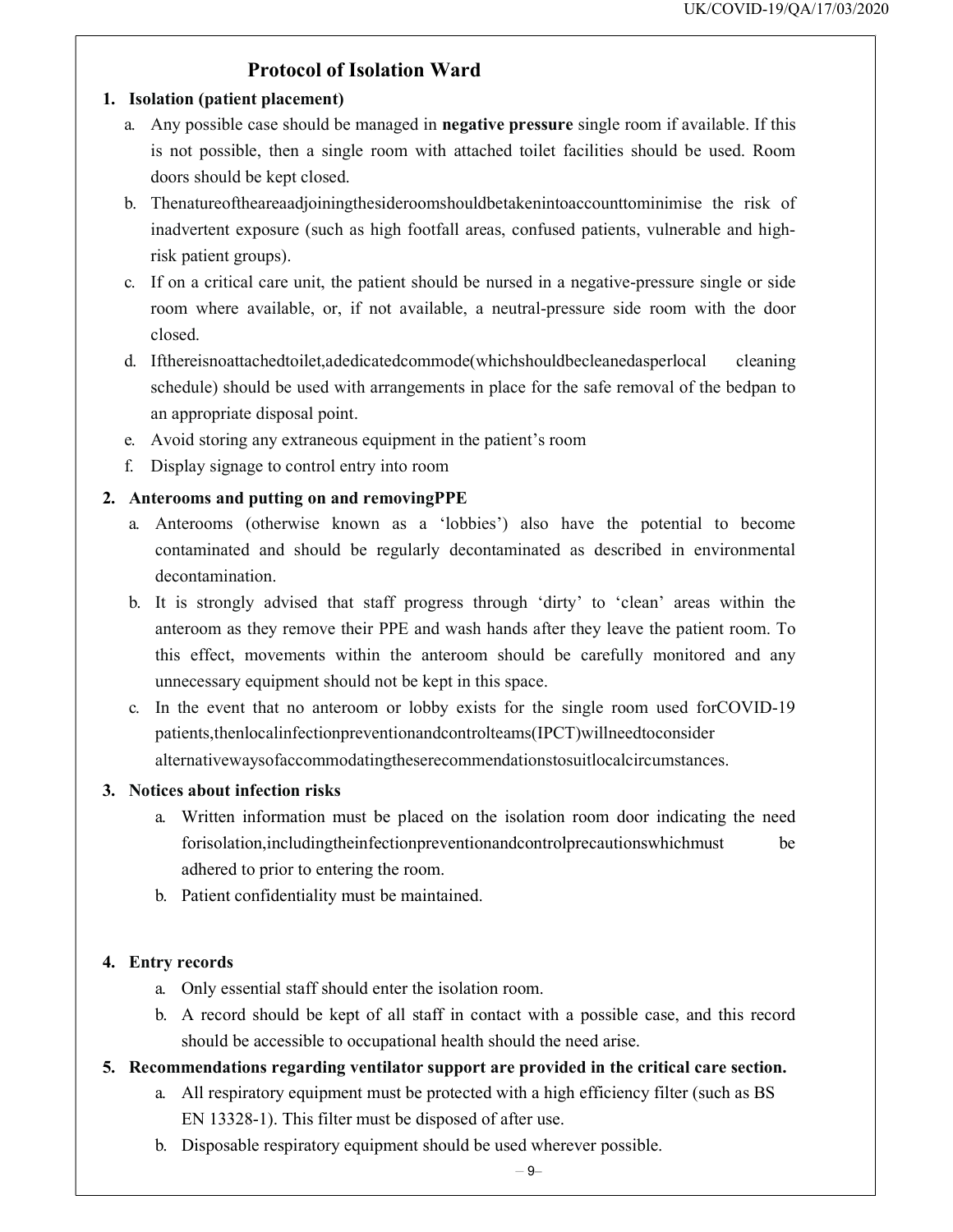- c. Re-usable equipment must, as a minimum, be decontaminated in accordance with the manufacturer's instructions
- d. Closed suctioning system must be used
- e. Ventilator circuits should not be broken unless necessary
- f. Ventilators must be placed on standby when carrying out bagging
- g. PPE must be worn
- h. Waterhumidificationshouldbeavoided,andaheatandmoistureexchangershould be used

### 6. Visitors

- a. Visitorsshouldberestrictedtoessentialvisitorsonly,suchasparentsofapaediatric patient or an affected patient's maincarer.
- b. Visitorsshouldbepermittedonlyaftercompletionofalocalriskassessmentwhich includes safeguarding criteria as well as the infection risks.
- c. The risk assessment must assess the risk of onward infection from the visitor to healthcare staff, or from the patient to the visitors. The risk assessment should include whether it would be feasible for the visitor to learn the correct usage of PPE (donning and doffing under supervision), and should determine whether a visitor, even if asymptomatic, may themselves be a potential infection risk when entering or exiting the unit. It must be clear, documented and reviewed.
- d. If correct use of PPE cannot be established then the visitor must not proceed in visiting.

### 7. Hand hygiene

- a. This is essential before and after all patient contact, removal of protective clothing and decontamination of the environment.
- b. Usesoapandwatertowashhandsoranalcoholhandrubifhandsarevisiblyclean.
- c. Rings (other than a plain smooth band), wrist watches and wrist jewellery mustnot be worn by staff.

### 8. Equipment

- a. Re-useable equipment should be avoided if possible; if used, it should be decontaminated according to the manufacturer's instructions before removal from the room.
- b. Use dedicated equipment in the isolation room. Avoid storing any extraneous equipment in the patient's room
- c. Dispose of single use equipment as per clinical waste policy inside room
- d. Ventilators should be protected with high efficiency filter, such as BS EN13328-1.
- e. Closed system suction should be used
- f. Disposablecrockeryandcutlerymaybeusedinthepatient'sroomasfaraspossible to minimize the numbers of items which need to be decontaminated.

### 9. Environmental decontamination

a. Cleaning and decontamination should only be performed by staff trained in the use of the appropriate PPE; in some instances, this may need to be trained clinical staff rather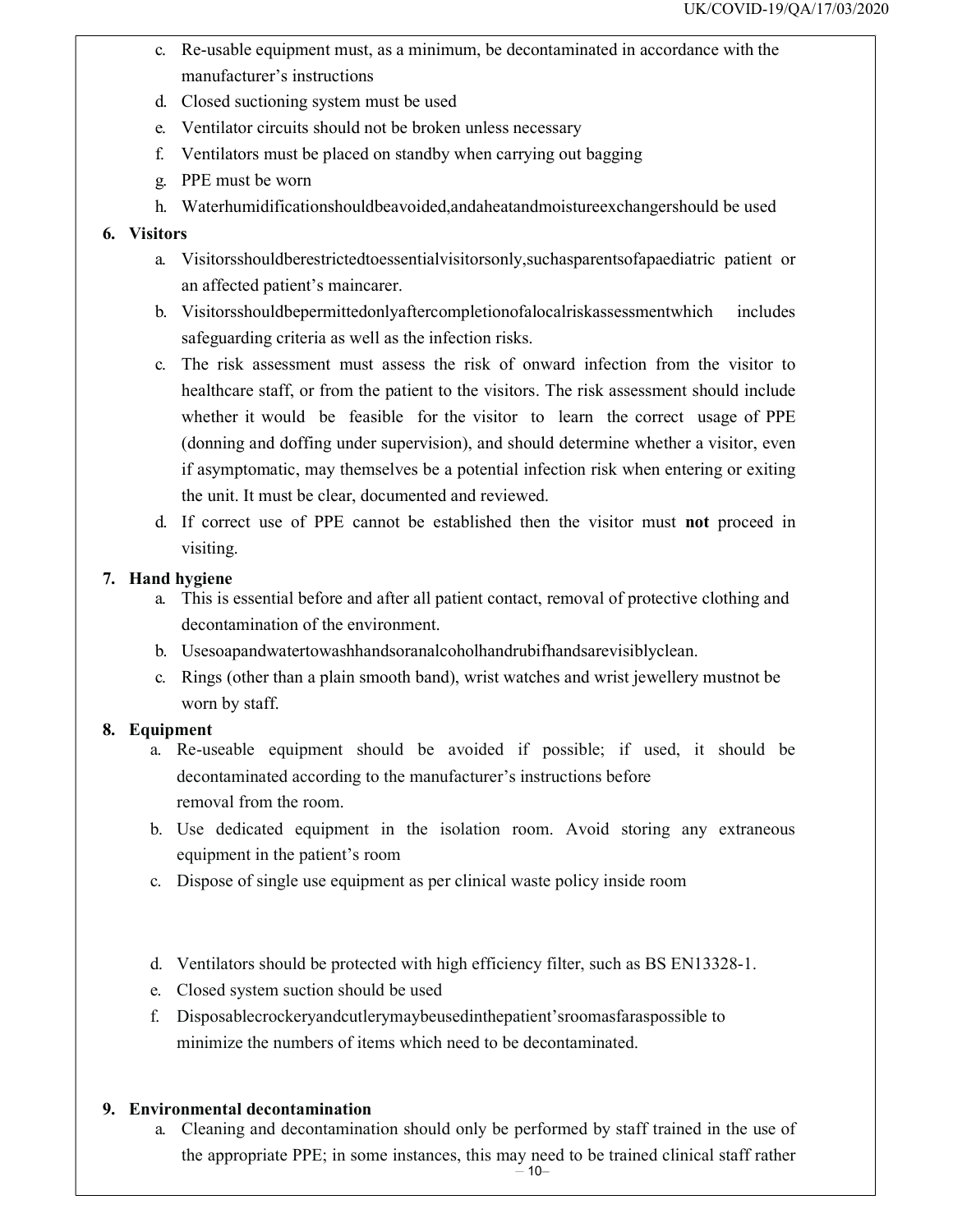than domestic staff.

- b. After cleaning with neutral detergent, a chlorine-based disinfectant should be used, in the form of a solution at a minimum strength of 1,000ppm available chlorine. If analternativedisinfectantisusedwithintheorganization,thelocalIPCT should be consulted on this to ensure that this is effective against enveloped viruses.
- c. Themainpatientisolationroomshouldbecleanedatleastonceaday,andfollowing aerosol generating procedures or other potential contamination.
- d. There should be more frequent cleaning of commonly used hand-touched surfaces and of anteroom or lobby areas (at least twice per day).
- e. To ensure appropriate use of PPE and that an adequate level of cleaning, it is strongly recommended that cleaning of the isolation area is undertaken separately to the cleaning of other clinical areas.
- f. Dedicated or disposable equipment (such as mop heads, cloths) must be used for environmental decontamination.
- g. Reusable equipment (such as mop handles, buckets) must be decontaminated after use with a chlorine-based disinfectant as described above.
- h. Communal cleaning trollies should not enter the room.

### 10. Specimens

- a. All specimens and request forms should be marked with a biohazard label.
- b. Thespecimenshouldbedouble-bagged.Thespecimenshouldbeplacedinthefirst bag in the isolation room by a staff member wearing recommendedPPE.
- c. Specimensshouldbehanddeliveredtothelaboratorybysomeonewhounderstands the nature of the specimens.

### 11. Mobile healthcare equipment

The following advice applies to devices that cannot be left in the isolation room, such as portable X-ray machines, ultrasound machines:

- a. Use of mobile healthcare equipment should be restricted to essential functions as far as possible to minimize the range of equipment taken into and later removed from the room
- b. Theoperatorofthedevice,ifnotroutinelylookingafterthepatient,mustbetrained and supervised in infection prevention and control procedures, including the useof PPE
- c. The operator should wear PPE as described above when in the isolation room
- d. Any equipment taken in to the room and which must be subsequently removed, must be disinfected prior to leaving the anteroom
- e. Any additional items such as a digital detector, ultrasound probes or a cassette will alsoneedtobedisinfected,regardlessofwhethertherehasbeendirectcontactwith the patient or not. This is due to the risk of environmental contamination of the equipment within the isolation room.

### 12. Transfers to other departments.

- a. Wherepossible,allproceduresandinvestigationsshouldbecarriedoutinthesingle room with a minimal number of staff present.
- b. Only if clinical need dictates, and in consultation with the infection control team,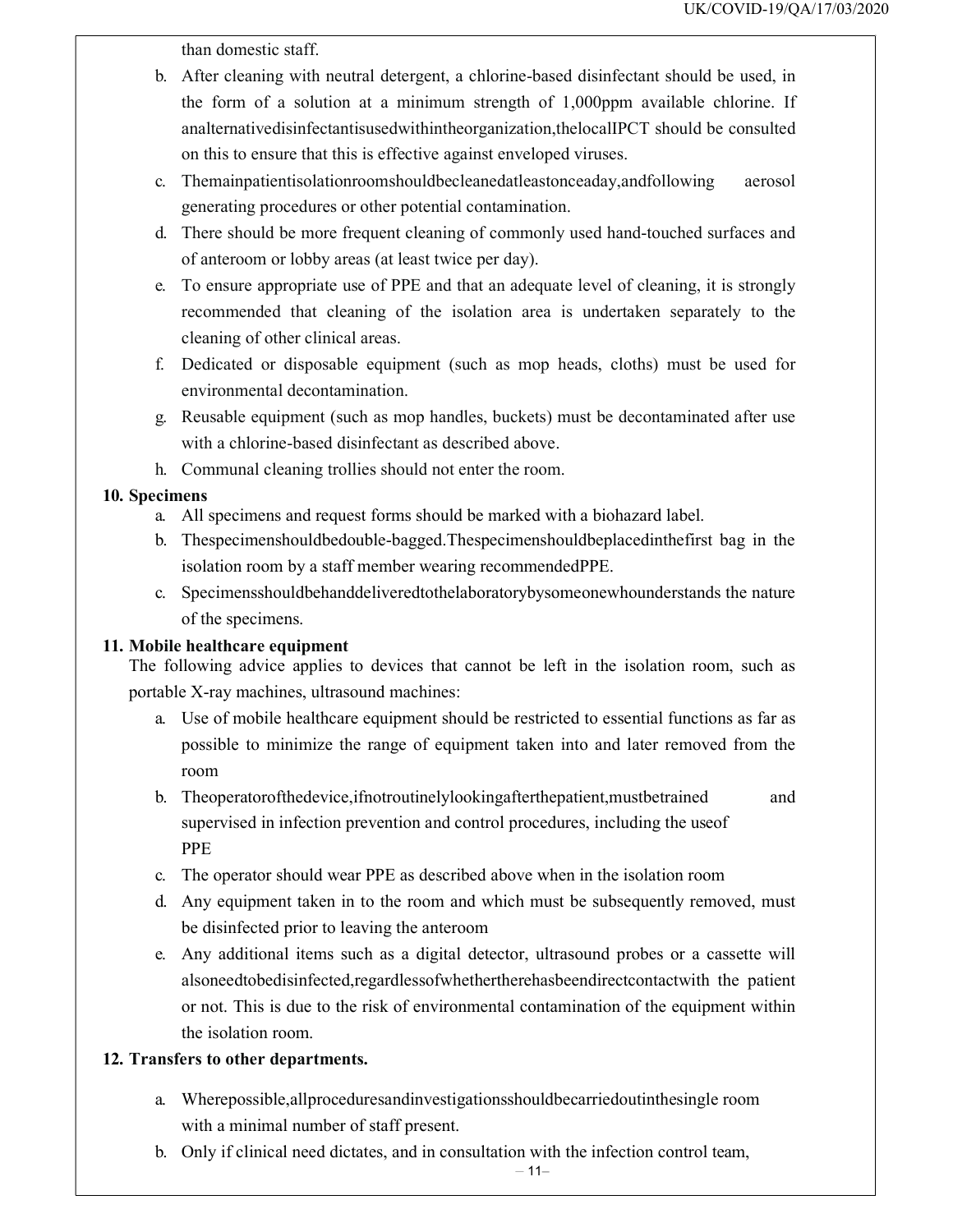should patients be transferred to other departments.

The following procedures then apply:

- c. The trolley used to transport the patient from the isolation room, should be disinfected as far as possible (see environmental decontamination immediately before leaving the room by an individual wearing protective clothing and PPE as described previously.
- d. The department must be informed in advance of the patient's arrival.
- e. Anyextraneousequipmenttoberemovedsafelyfromtheinvestigationortreatment room.
- f. The patient must be taken straight to and from the investigation or treatment room and must not wait in a communal area.
- g. The patient should wear a surgical mask if this can be tolerated this will prevent large respiratory droplets being expelled into the environment by the wearer.
- h. The treatment or procedure room, trolley or chair and all equipment should be decontaminated after use, as per the cleaning instructions above.
- i. To enable appropriate decontamination after any procedure, patients should be scheduled at the end of a list, as far as possible.
- j. After the procedure, access to such spaces should be restricted and environmental decontamination implemented.
- k. During patient transfers, a process to ensure that no individuals not wearing PPE come within 2 meters of the patient should be followed. Anyone in the vicinity of the patient (for example carrying out procedures, transferring the patient or standing within 2m of the patient) must wear the PPE previously described.

### 13. Transfers to other hospitals

- a. Transfer of cases to another hospital should be avoided unless it is necessary for medical care.
- b. If transfer is essential, the receiving hospital and the ambulance staff must be advised in advance of the special circumstances of the transfer, so that appropriate infection control measures can betaken

### 14. Handling dead bodies

**The act of moving a recently deceased patient onto a hospital trolley for transportation** tothemortuarymightbesufficienttoexpelsmallamountsofairfromthelungsand

thereby present a minor risk.

- A body bag (zip bag) should be used for transferring the body and those handling the body at this point should use fullPPE.
- **The outer surface of the body bag should be decontaminated (see environmental** decontamination) immediately before the body bag leaves the anteroom area. This may require at least 2 individuals wearing such protective clothing, in order to manage this process
- **The trolley carrying the body must be disinfected prior to leaving the anteroom.**
- **Prior to leaving the anteroom, the staff members must remove their protective clothing.**
- Onceinthehospitalmortuary,itwouldbeacceptabletoopenthebodybag(zipbag)for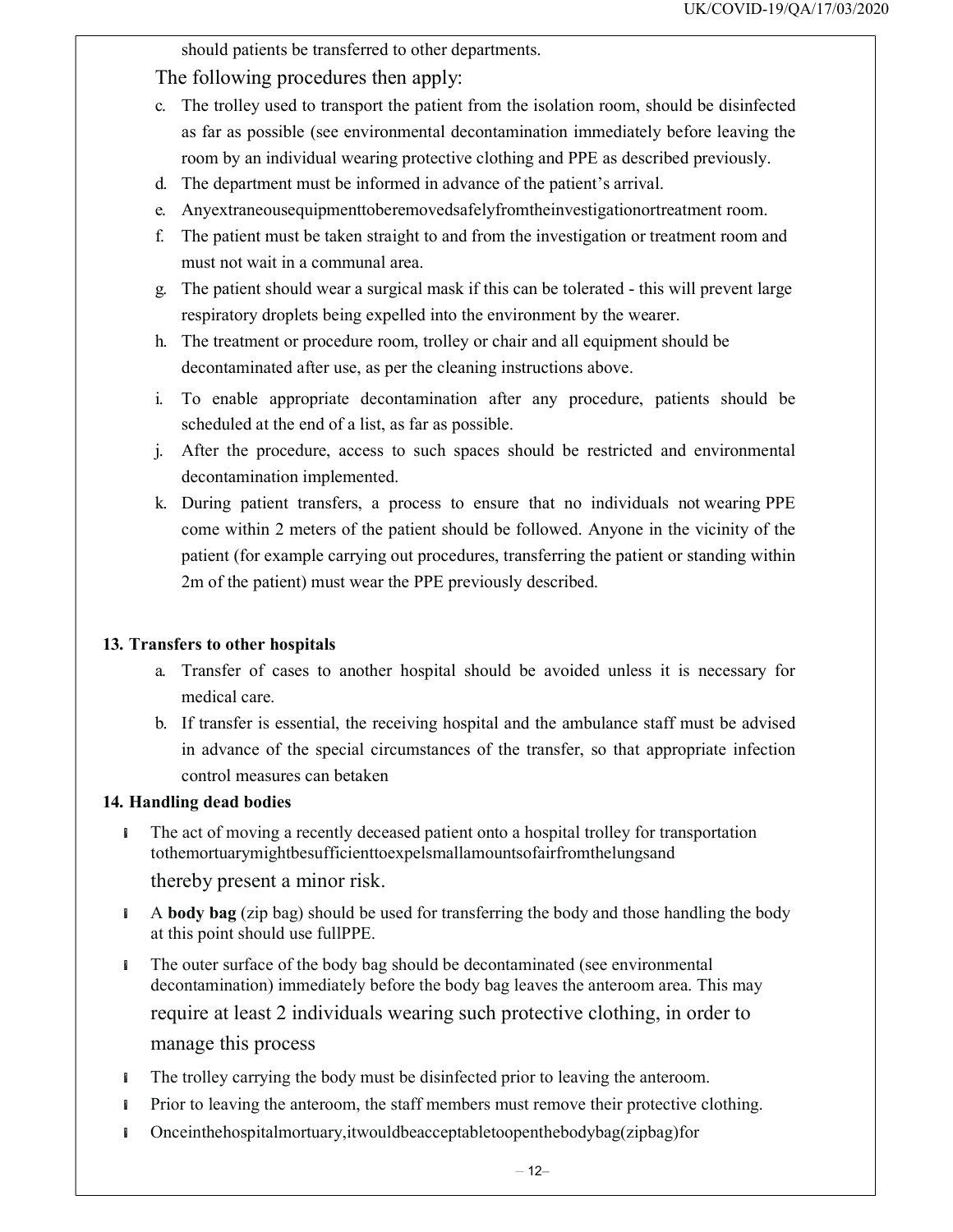family viewing only (mortuary attendant to wear full PPE).

- Washing or preparing the body is acceptable if those carrying out the task wearPPE.
- **Mortuary staff and funeral directors must be advised of the biohazard risk. Embalming** is not recommended.
- If a post mortem is required, safe working techniques (for example manual rather than power tools) should be used and full PPE worn, in the event that power tools are used.
- After use, empty body bags should be disposed as per protocol of Biomedical Waste Management.

# The updated case definitions and contact-categorization

It has been observed that WHO has recently updated the case definitions based on the current information available and will be revised as new information accumulates. India may also need to adapt case definitions depending on current epidemiological situation. Based on the available information on COVID-19, the following case definitions are put forth for approval:

### Suspect Case:

A patient with acute respiratory illness {fever and at least one sign/symptom of respiratory disease (e.g., cough, shortness of breath)}, AND a history of travel to or residence in a country/area or territory reporting local transmission (See NCDC website for updated list) of COVID-19 disease during the 14 days prior to symptom onset;

OR

A patient/Health care worker with any acute respiratory illness AND having been in contact with a confirmed COVID-19 case in the last 14 days prior to onset of symptoms;

### OR

A patient with severe acute respiratory infection {fever and at least one sign/symptom of respiratory disease(e.g.,cough,shortnessbreath)}AND requiring hospitalization AND with no other etiology that fully explains the clinical presentation;

A case for whom testing for COVID-19 is inconclusive.

## OR

### Laboratory Confirmed case:

A person with laboratory confirmation of COVID-19 infection, irrespective of clinical signs and symptoms.

### Updated definition of contact:

A contact is a person that is involved in any of the following:

- Providing direct care without proper personal protective equipment (PPE) for COVID-19 patients
- StayinginthesamecloseenvironmentofaCOVID-19patient(includingworkplace, classroom, household, gatherings).

• Traveling together in close proximity (1 m) with a symptomatic person who later tested positive forCOVID-19.

### High Risk Contact:Those are

- Touched body fluids of the patient (Respiratory tract secretions, blood, vomit, saliva, urine,faeces)
- Had direct physical contact with the body of the patient including physical examination without PPE.
- Touched or cleaned the linens, clothes, or dishes of the patient.
- Lives in the same household as the patient.

– 13–